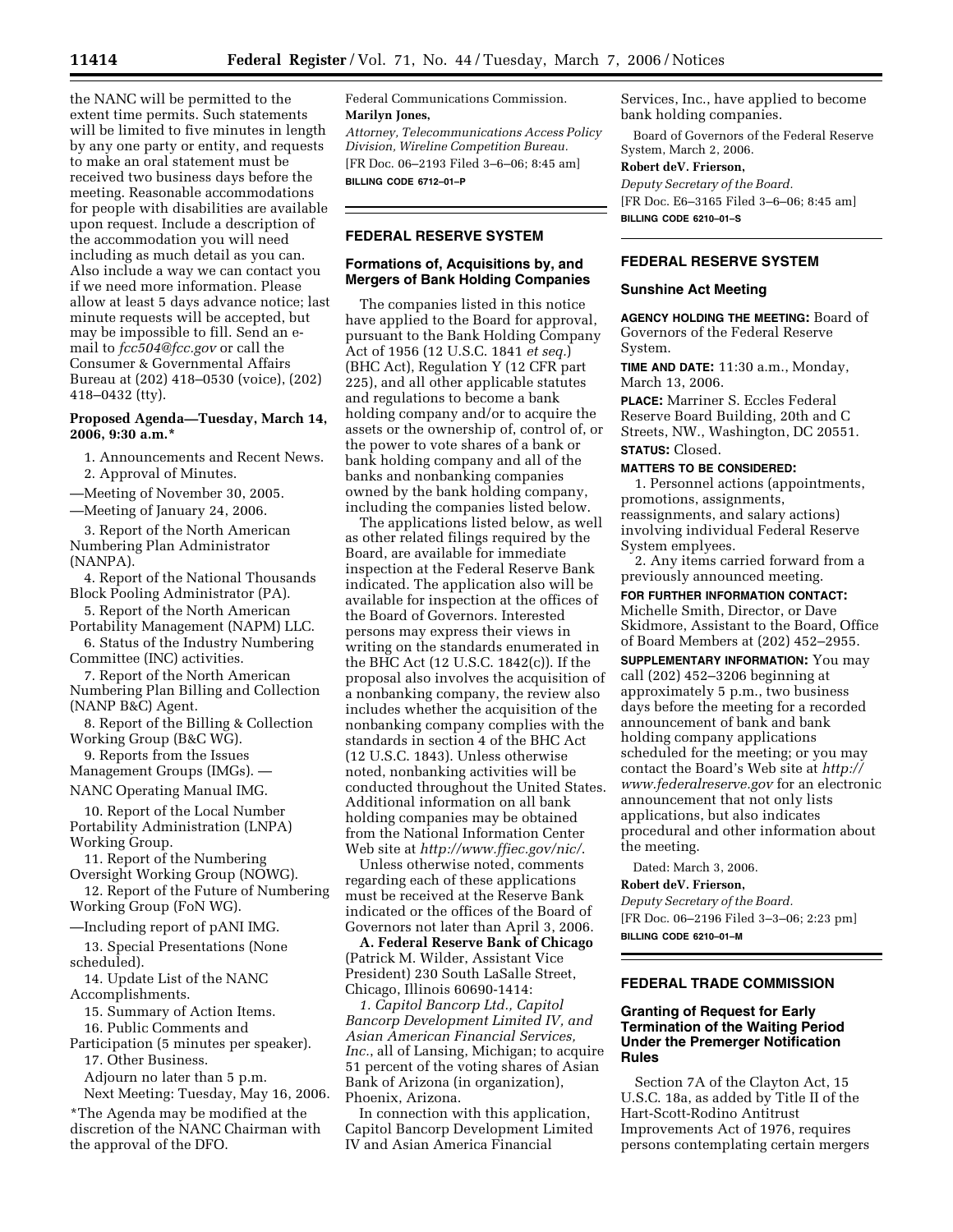or acquisitions to give the Federal Trade Commission and the Assistant Attorney General advance notice and to wait designated periods before

consummation of such plans. Section 7A(b)(2) of the Act permits the agencies, in individual cases, to terminate this

waiting period prior to its expiration and requires that notice of this action be published in the **Federal Register**.

The following transactions were granted early termination of the waiting period provided by law and the premerger notification rules. The grants

were made by the Federal Trade Commission and the Assistant Attorney General for the Antitrust Division of the Department of Justice. Neither agency intends to take any action with respect to these proposed acquisitions during the applicable waiting period.

| Trans. No.                                                           | Acquiring                                                                                                                              | Acquired                                                                                                                                                                     | Entities                                                                                                                                                                                                                                                                                                                                                                                                                                                                 |  |
|----------------------------------------------------------------------|----------------------------------------------------------------------------------------------------------------------------------------|------------------------------------------------------------------------------------------------------------------------------------------------------------------------------|--------------------------------------------------------------------------------------------------------------------------------------------------------------------------------------------------------------------------------------------------------------------------------------------------------------------------------------------------------------------------------------------------------------------------------------------------------------------------|--|
| TRANSACTIONS GRANTED EARLY TERMINATION—01/31/2006                    |                                                                                                                                        |                                                                                                                                                                              |                                                                                                                                                                                                                                                                                                                                                                                                                                                                          |  |
| 20060466<br>20060492<br>20060497<br>20060501<br>20060513             | Liberty Media Corporation<br>Macquarie Bank Limited<br>J.H. Whitney VI, L.P<br>Macquarie Bank Limited<br>AmerisourceBergen Corporation | Provide Commerce, Inc<br>The Baldwin County Bridge Com-<br>pany, LLC.<br><b>AECOM Technology Corporation</b><br>Smarte Carte Corporation<br>American Capital Strategies, Ltd | Provide Commerce, Inc.<br>The Baldwin County Bridge Company, LLC.<br><b>AECON Technology Corporation.</b><br>Smarte Carte Corporation.<br>Network for Medical Communications & Re-                                                                                                                                                                                                                                                                                       |  |
| 20060519<br>20060523<br>20060524<br>20060526<br>20060527<br>20060533 | Long Point Capital Fund II, L.P<br>Apax Europe VI-A, L.P<br>LS Power Equity Partners, L.P                                              | dMarc Broadcasting, Inc<br>Steve W. Fowler<br>Celetronix International, Ltd<br>Tommy Hilfiger Corporation<br>Geoffrey R. Greenberg<br>Duke Energy Corporation                | search, LLC.<br>dMarc Broadcasting, Inc.<br>Commerical Grading, Inc.<br>Celetronix International, Ltd.<br>Tommy Hilfiger Corporation.<br>Creative Designs International, Ltd.<br>Casco Bay Energy Company, LLC, Duke<br>Bridgeport Energy, LLC, Duke Energy Ar-<br>lington Valley, LLC, Duke Energy Mohave,<br>LLC, Duke Energy Morro Bay, LLC, Duke<br>Energy Moss Landing, LLC, Duke Energy<br>Mulberry, LLC, Duke Energy Oakland, LLC,<br>Duke Energy South Bay, LLC. |  |

| TRANSACTIONS GRANTED EARLY TERMINATION-02/01/2006                                                                                                            |                                          |                                                                   |                                                                                                                                                                                                                                                                                                                                                                                                                                                                                                            |
|--------------------------------------------------------------------------------------------------------------------------------------------------------------|------------------------------------------|-------------------------------------------------------------------|------------------------------------------------------------------------------------------------------------------------------------------------------------------------------------------------------------------------------------------------------------------------------------------------------------------------------------------------------------------------------------------------------------------------------------------------------------------------------------------------------------|
| 20051001                                                                                                                                                     | Comcast Corporation                      | Adelphia Communications Cor-<br>poration.                         | Adelphia Communications Corporation.                                                                                                                                                                                                                                                                                                                                                                                                                                                                       |
|                                                                                                                                                              | Comcast Corporation                      | Time Warner, Inc                                                  | Cable Holdco Exchange III, LLC, Cable<br>Holdco Exchange II, LLC, Cable Holdco<br>Exchange I, LLC, Cable Holdco Exchange<br>IV, LLC, Cable Holdco Exchange VI, LLC,<br>Cable Holdco Exchange V, LLC, Cable<br>Holdco III, LLC, Cable Holdco II, Inc.,<br>Cable Holdco Inc.                                                                                                                                                                                                                                 |
|                                                                                                                                                              | Time Warner, Inc                         | Comcast Corporation                                               | CAC Exchange I, LLC, CAC Exchange II,<br>LLC, C AP Exchange I, LLC, C-Native Ex-<br>change III Trust, C-Native Exchange II<br>Trust, C-Native Exchange I, LLC.                                                                                                                                                                                                                                                                                                                                             |
|                                                                                                                                                              | 20051004  Time Warner, Inc               | Adelphia Communications Cor-<br>poration, a debtor-in-possession. | Adelphia Communications Corporation, a<br>debtor-in-possession.                                                                                                                                                                                                                                                                                                                                                                                                                                            |
|                                                                                                                                                              |                                          | Marvel Entertainment, Inc                                         | Marvel Characters, Inc.                                                                                                                                                                                                                                                                                                                                                                                                                                                                                    |
| 20060478                                                                                                                                                     | Cintas Corporation                       | Van Dyne-Crotty, Inc                                              | VDC Dyne-Crotty, Inc., VDC Rental LLC.                                                                                                                                                                                                                                                                                                                                                                                                                                                                     |
| 20060481                                                                                                                                                     | Allied Capital Corporation               | ChemPro, Inc                                                      | ChemPro. Inc.                                                                                                                                                                                                                                                                                                                                                                                                                                                                                              |
| 20060493                                                                                                                                                     | EQT IV No. 1 L.P                         | DaimlerChrysler AG                                                | MTU Detroit Diesel UK Ltd., MTU Drive<br>Shafts LLC, MTU Friedrichshafen GmbH,<br>MTU South Africa (Pty.) Ltd.                                                                                                                                                                                                                                                                                                                                                                                             |
|                                                                                                                                                              | Quad-C Partners VI, L.P                  | CFC International, Inc                                            | CFC International, Inc.                                                                                                                                                                                                                                                                                                                                                                                                                                                                                    |
| 20060506                                                                                                                                                     | WestView Capital Partners, L.P           | Maurice J. Cunniffe                                               | Radiac Abrasives, Inc.                                                                                                                                                                                                                                                                                                                                                                                                                                                                                     |
| 20060509                                                                                                                                                     | Bain Capital Integral Investors,<br>LLC. | Texas Instruments Incorporated                                    | Texas Instruments (Changzhou) Co., Ltd.,<br>Texas Instruments (China) Company Lim-<br>ited, Texas Instruments de Mexico, S. de<br>R.L.<br>de C.V., Texas<br>Instruments<br>Electronicos do Brasil Ltda., Texas Instru-<br>ments Holland B.V., Texas Instruments<br>Hong Kong Limited, Texas Instruments<br>Italia S.p.A., Texas Instruments Japan Lim-<br>ited, Texas Instruments Korea Limited,<br>Texas Instruments Malaysia Sdn. Bhd.,<br>Texas Instruments Semiconductor Tech.<br>(Shanghai) Co., Ltd. |
| 20060534                                                                                                                                                     |                                          | Pegasus Solutions, Inc.                                           | Pegasus Solutions, Inc.                                                                                                                                                                                                                                                                                                                                                                                                                                                                                    |
| Datastream Systems, Inc<br>Datastream Systems, Inc.<br>20060535<br>GGC Investments II (BVI), L.P<br><b>TRANSACTIONS GRANTED EARLY TERMINATION-02/02/2006</b> |                                          |                                                                   |                                                                                                                                                                                                                                                                                                                                                                                                                                                                                                            |

20060440 ..................... Darling International Inc ............... National By-Products, LLC ........... National By-Products, LLC.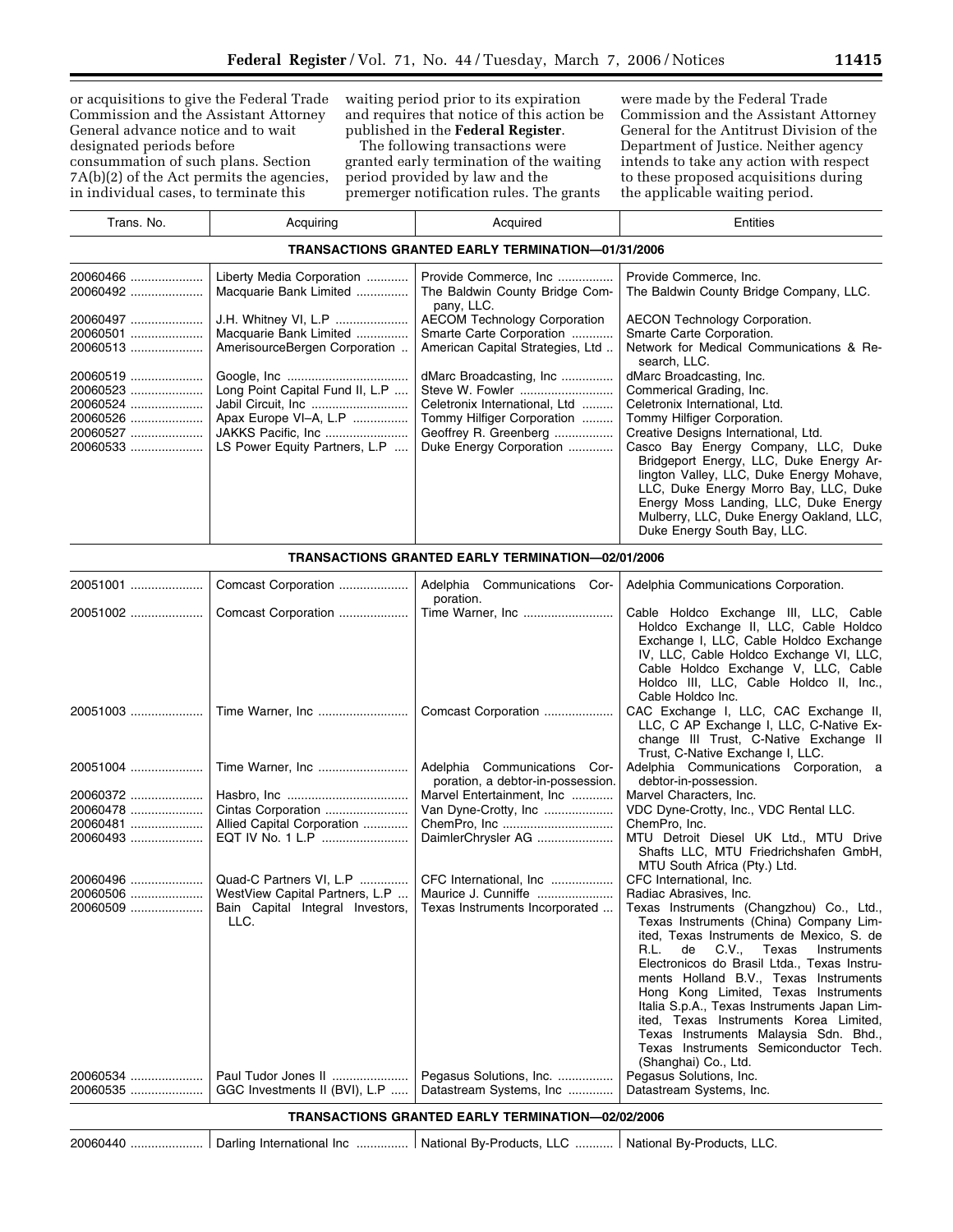| Trans. No.                       | Acquiring | Acquired                                                                                                                                                               | Entities |
|----------------------------------|-----------|------------------------------------------------------------------------------------------------------------------------------------------------------------------------|----------|
| 20060485<br>20060517<br>20060528 | Inc.      | Becton Dickinson and Company    GeneOhm Sciences, Inc    GeneOhm Sciences, Inc.<br>Allscripts Healthcare Solutions,   A4 Health Systems, Inc   A4 Health Systems, Inc. |          |

# **TRANSACTIONS GRANTED EARLY TERMINATION—02/03/2006**

| 20060470 | New Skies Satellites Holdings Ltd   New Skies Satellites Holdings Ltd. |  |
|----------|------------------------------------------------------------------------|--|
|          |                                                                        |  |

# **TRANSACTIONS GRANTED EARLY TERMINATION—02/06/2006**

| 20060104 |                                                 |                                                                     | WebCT, Inc.                                                   |
|----------|-------------------------------------------------|---------------------------------------------------------------------|---------------------------------------------------------------|
| 20060536 | Chesapeake Energy Corporation                   | Martex Drilling Company, L.L.P                                      | Martex Drilling Company, L.L.P.                               |
| 20060537 | Aban Lloyd Chiles Offshore, Ltd                 |                                                                     | Transocean Holdings Inc.                                      |
| 20060538 |                                                 | Beverly Enterprises, Inc                                            | Beverly Enterprises, Inc.                                     |
| 20060546 | Dubai Holding LLC                               | Doncasters Group Limited                                            | Doncasters Group Limited.                                     |
| 20060549 |                                                 | Richard L. Jackson                                                  | Surgical Information Systems, LLC.                            |
| 20060558 |                                                 |                                                                     | Seapac, Inc.                                                  |
| 20060559 | Nautic Partners V. L.P  Frederick J. Curtis. Jr |                                                                     | Curtis Industries Holdings, LLC, Curtis Indus-<br>tries. LLC. |
| 20060571 | UniCredito Italiano SpA                         |                                                                     | Vanderbilt Capital Advisors, LLC.                             |
| 20060582 | Berkshire Hathaway Inc                          | Scottish Power plc                                                  | PacifiCorp.                                                   |
| 20060585 |                                                 | NetLogic Microsystems, Inc  Cypress Semiconductor Corpora-<br>tion. | Lara Networks, Inc.                                           |
| 20060586 |                                                 | Knight Capital Group, Inc    FX Investment Settlement               | Hotspot FX, Inc.                                              |

# **TRANSACTIONS GRANTED EARLY TERMINATION—02/07/2006**

| 20060547    Koninklijke Philips Electronic N.V                                                                                                                      | Dofasco Inc.<br>Lifeline Systems, Inc.<br>20060572    Community Health Systems, Inc    Victory Health Services    Victory Ambulatory Services, Victory Care<br>Centers, Victory Memorial Hospital, Vista<br>Health-Saint Theresa Medical Center. |
|---------------------------------------------------------------------------------------------------------------------------------------------------------------------|--------------------------------------------------------------------------------------------------------------------------------------------------------------------------------------------------------------------------------------------------|
| 20060574   Nautic Partners V, L.P   H.I.G. Capital Partners III, L.P    WRI Acquisition, Inc.<br>20060577    The Home Depot, Inc    Cox Lumber Co    Cox Lumber Co. |                                                                                                                                                                                                                                                  |

# **TRANSACTION GRANTED EARLY TERMINATION—02/08/2006**

|          | Duquesne Light Holdings, Inc          | Pepco Holdings, Inc                                     | Atlantic City Electric Company.                                                                        |
|----------|---------------------------------------|---------------------------------------------------------|--------------------------------------------------------------------------------------------------------|
|          |                                       | <b>TRANSACTION GRANTED EARLY TERMINATION-02/09/2006</b> |                                                                                                        |
|          |                                       | First Horizon National Corporation                      | First Horizon Merchant Services, Inc. Global<br>Card Services, Inc.                                    |
| 20060507 | UnitedHealth Group Incorporated       | Deere & Company                                         | John Deere Health Care, Inc.                                                                           |
|          | Applera Corporation                   |                                                         | Ambion, Inc.                                                                                           |
|          | Health Management Associates,<br>Inc. | Ascension Health                                        | St. Joseph Hospital, Augusta, Georgia, Inc.<br>St. Joseph M.O.B., L.P., St. Joseph Ven-<br>tures. Inc. |
| 20060562 | The Black & Decker Corporation        | Vector Products, Inc                                    | Vector Products, Inc.                                                                                  |
|          | Community Health Systems, Inc         | Via Christi Health System, Inc                          | Via Christi Oklahoma Regional Medical Cen-<br>ter-Ponca City, Inc.                                     |
|          | Regis Corporation                     | Alberto-Culver Company                                  | Sally Holdings, Inc.                                                                                   |

# **TRANSACTION GRANTED EARLY TERMINATION—02/10/2006**

| 20060510   | Mr. Ralph Esmerian                          | Fred Leighton and Glorya Leigh-<br>ton.                | Fred Leighton, LLC, Fred Leighton, Ltd.                                                                                                                |
|------------|---------------------------------------------|--------------------------------------------------------|--------------------------------------------------------------------------------------------------------------------------------------------------------|
| 20060594   | Genworth Financial, Inc                     | Randall Ray Baskin                                     | American Continental Insurance Company,<br>Continental Insurances Service, Inc., Conti-<br>nental Life Insurance Company of Brent-<br>wood, Tennessee. |
| 20060597   | Integral Investors,<br>Bain Capital<br>LLC. | Burlington Coat Factory<br>Ware-<br>house Corporation. | Burlington Coat Factory Warehouse Corpora-<br>tion.                                                                                                    |
| 20060599   | Natural Gas Partners VIII, L.P              | Duke Energy Corporation                                | Duke Energy Field Services, L.P.                                                                                                                       |
| 20060600   | Natural Gas Partners VIII, L.P              | ConocoPhillips                                         | Duke Energy Field Services, LP.                                                                                                                        |
| $20060609$ | Central Garden & Pet Company                |                                                        | Farnam Companies, Inc., Farnam Realty, Inc.                                                                                                            |